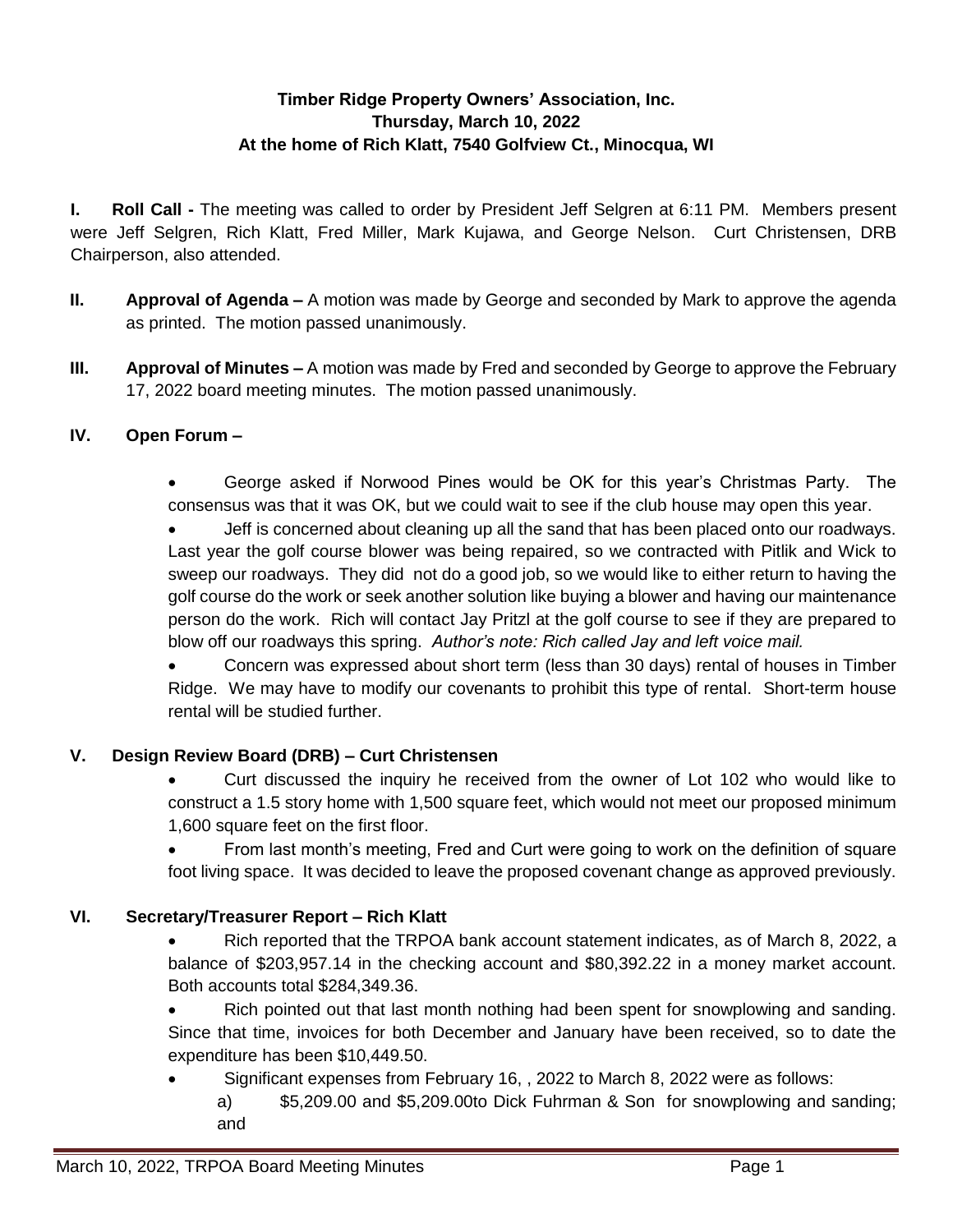- b) \$600.00 to Rich Klatt for treasurer/secretary service for the month of March.
- **Property Foreclosures**: Rich indicated that there was nothing to report from John Houlihan.

## **VII. Roads Report/Discussion** - Rich Klatt

Rich stated that Fred, George and he will on or about May  $1<sup>st</sup>$  inspect all the roadways within Timber Ridge to determine where asphalt patching and crack sealing will be needed. Ten thousand dollars (\$10,000) has been budgeted for road repair in the 2022-2023 budget. They also will determine what roadway sections will need tree trimming to open the canopy over the roadway. \$10,000 has been budgeted for roadway trimming in the 2022-2023 budget.

### **VIII. Activities Committee Liaison Report – George Nelson**

- **The May Garage Sale** was set as the Friday and Saturday prior to Memorial Day, May 20 and 21 from 9:00 AM to 3:00 PM. Fred will chair that activity. The consensus was that we should also plan on an August garage sale like we did last year.
- **A spring cleanup** will be chaired by Jeff. The objective will be to clean the roadway right-ofway of debris followed by a social gathering.
- **Other Social Activities** suggested were a family movie night, pool parties, snowmobiling and bicycling. A question concerning additional activities will be included in the resident survey.

#### **IX. Website/Media Report –** No report.

- **X. Old Business** 
	- **Goals and Objectives for 2020-21:**
		- o **Swimming pool –** Tabled to next month. Board members need to review the existing pool contract and suggested possible revisions. The goal is to have a proposed pool contract when we initially meet with Glenn Schiffmann.
		- o **Bear Skin Access –** Drop from future consideration.
		- o **Timber Ridge resident interest survey –** At the meeting Mark distributed the survey that had been revised from comments received at the February meeting. The survey will be sent to all lot owners that have a home in Timber Ridge. Rich will provide Mark with information so that he can identify all the residents within Timber Ridge. Rich will also print the mailing labels.
	- **Hunting in Timber Ridge --** At the January meeting, the board approved prohibiting hunting in Timber Ridge. Since the January meeting, other issues have been discussed via emails. The issues include enforcement, firearms, vs bow and arrow, etc. The survey being prepared by Mark will have a question about hunting in Timber Ridge. The board will wait until the results of the survey are known before proceeding further.

**XI. New Business –** No new business other than include for the April meeting an agenda item to discuss changing the By-Laws requiring board members to be full-time residents of Timber Ridge.

**XII.** Next Meeting Date – The April board meeting will be April 28<sup>th</sup> at Fred Miller's home at 7389 Trailwood Dr. The meeting will begin at 6:00 PM.

**Adjournment** – A motion was made by Rich and seconded by Fred to adjourn the meeting. The meeting was adjourned at 7:36 PM.